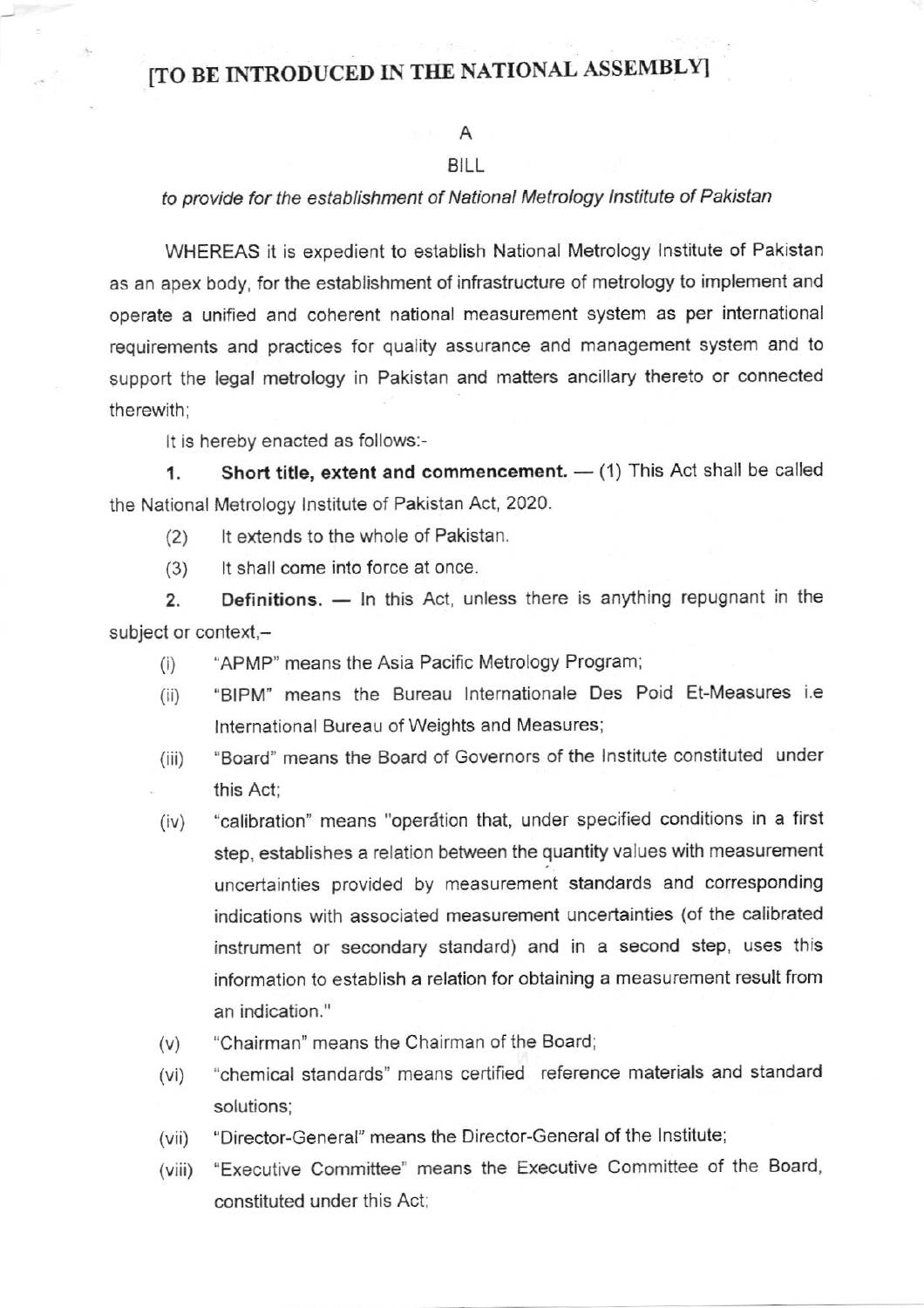- $(ix)$ "Governmont" means the Federal Governmenl;
- (x) "General Conference of Weights and Measures" means the Conference General des Poids et Measures (CGPM) established under the convention de Metre;
- (xi) "lnstitute' means the National Metrology lnstitute of Pakistan;
- (xii) "inter-laboratory comparison" means organization, performance and evaluation of measurements and tests on the same or similar items or measuring by two or more laboratories in accordance with predetermined conditions;
- (xiii) "IPO-Pakistan" means the Intellectual Property Organization of Pakistan;
- (xiv) "IP assets" means the intellectual property assets of the Institute, registered by IPO-Pakistan;
- (xv) "lSO" means lnternational Organization for Standardization;
- (xvi) "lSO/lEC '17025' means international standard for general requirements for the competence of testing and calibration laboratories;
- (xvii) "member" means member of the Board;
- (xviii) "metrology" means the field of knowledge concerned with measurements and includes units of measurements and their field of aoplication and all theoretical and practical problems relating to measurements or the science of measurement:
- (xix) "metrological traceability" means property of a measurement results, whereby the results can be related to a reference through a documented unbroken chain of calibrations, each contributing to the measurement uncertainty;
- $(xx)$ 'OIML' mean the organization lnternationale De-Metrology Legele i.e International Organization of Legal Metrology;
- (xxi) "PCSIR" means the Pakistan Council of Scientific and Industrial Research
- (xxii) "physical standards'means measurements that serve as a basis for planning, scheduling and control of production;
- (xxiii) "PNAC" means Pakistan National Accreditation Council;
- (xxiv) "prescribed" means prescribed by rules or regulations;
- (xxv) 'primary standards" means a standard that is sufficiently accurate, such that it is not calibrated by or subordinate to other standards. Primary standards are defined via other quantities like length, mass and time.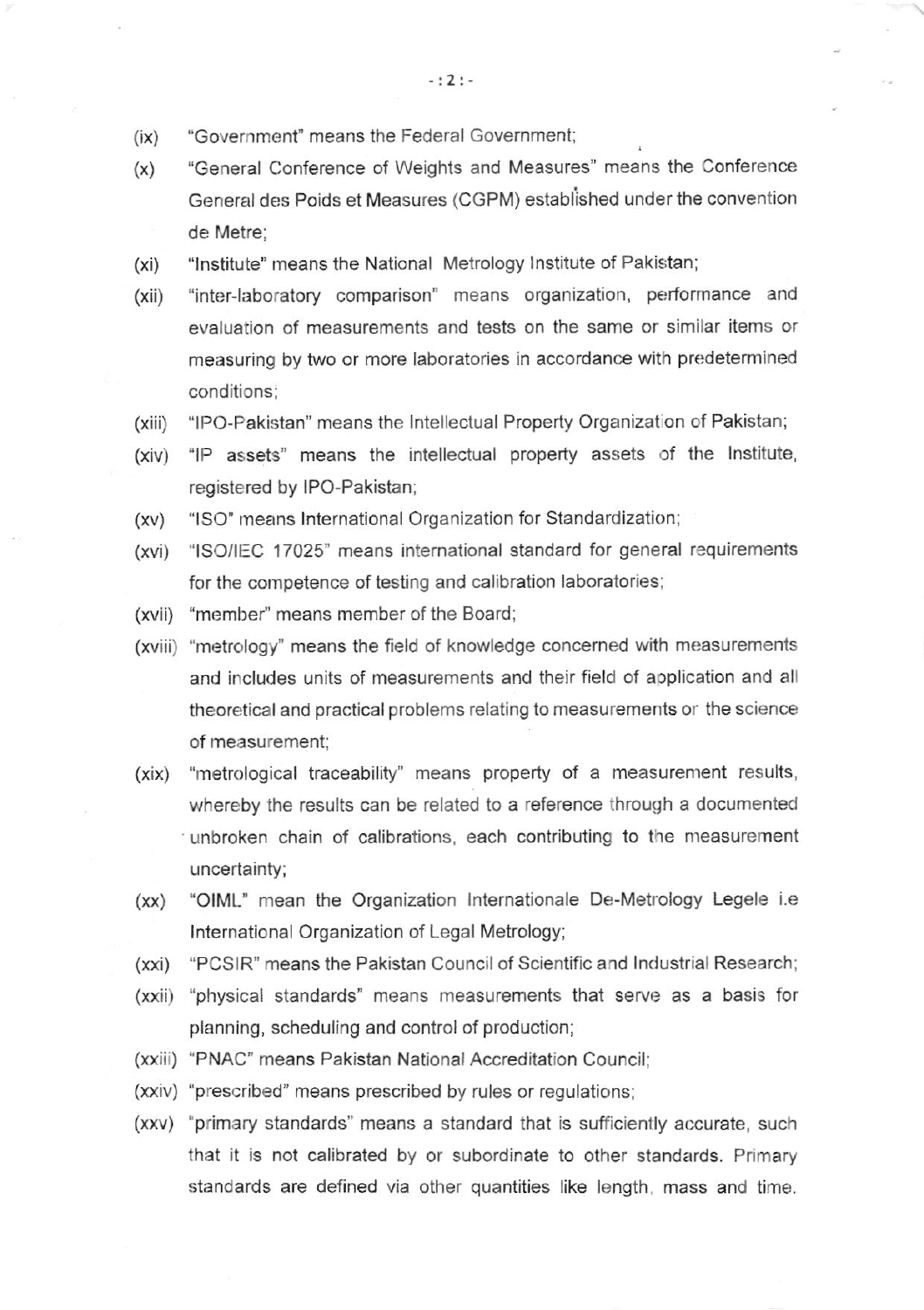Primary standards are used to calibrate other standards referred to as working standards;

- (xxvi) 'proficiency testing (PT)" means evaluation of participant's performance against pre-established criteria by means of inter-laboratory comparisons;
- (xxvii) "PSQCA" means the Pakistan Standards and Quality Control Authority, established under the Pakistan Standards and Quality Control Authority Acr, 1996 (Vl of 1996);
- (xxviii) "quality" means conformity to a given requirement or specification of a product or service or resull;
- (xxix) 'quality assurance" means a system of activities whose purpose is to provide an assurance that the overall quality control is in fact being done effectively;
- (xxx) 'quality control" means a process by which bodies review the quality of all factors involved in production or service;
- (xxxi) "reference standard" means standards used to check the quality and metrological traceability of products, to validate analytical measurement methods, or for the calibration of instruments;

(xxxii) "regulations' means regulations made under this Act;

(xxxiii)"RMO" means Regional Metrology Organization of the lnstitute;

(xxxiv)"rules" means rules made under this Act;

- (xxxv) "secondary standards" means standards which are prepared in the laboratory for a specific analysis and are standardized against a primary standard;
- (xxxvi)"services' means type ofeconomic activity that is intangible, not stored and does not result in ownership;
- (xxxvii) "SI" means International Systems of Units as adopted by the 11th General Conference of Weights and Measurements (CGPM) through its resolution 12, in 1960;
- (xxxviii) "standards" means a level of quality or achievement, especially one that relevant expert consider normal or acceptable or a technical specification or other document available to the public, drawn up with the cooperation and consensus or general approval of all interests effected by it, based on the consolidated results of science, technology and experience

-:3:-

 $\overline{\mathbf{X}}$